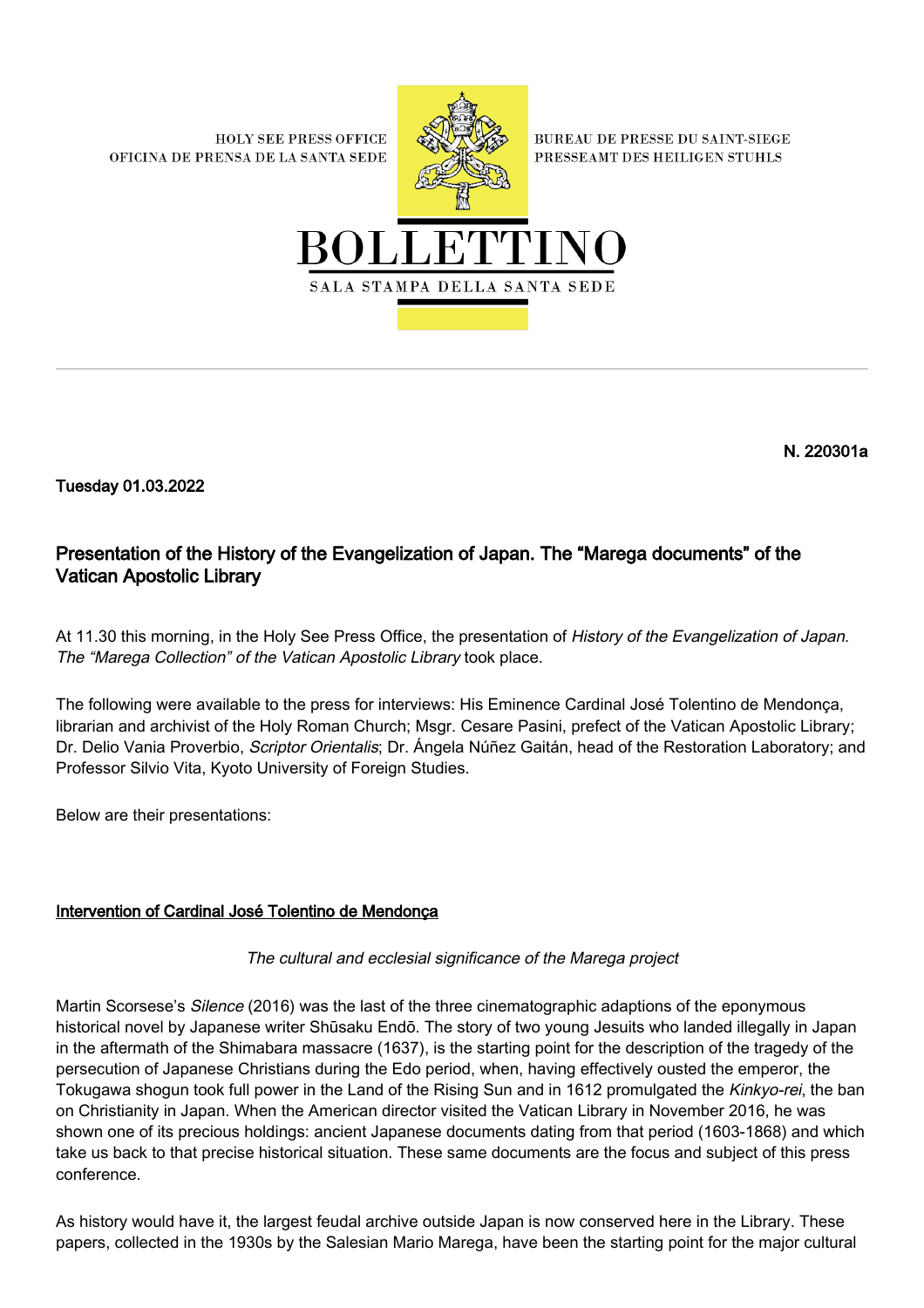cooperation project undertaken by the Library in recent years. This project has seen the Library and the Japanese National Institute for the Humanities undertake the study, restoration and cataloguing of thousands of documents (about 14,000), with dozens of Japanese researchers spending long periods of time in the Library each year. During these years of fruitful collaboration between the Japanese team and officials and researchers of the Vatican Apostolic Library, several conferences and meetings have been held in Rome and in Japan. The first promoter of this initiative, the then Librarian Cardinal Raffaele Farina, was awarded in 2019 with the Order of the Rising Sun, conferred by the Emperor of Japan, for his important work in favour of the "reordering of historical documents of the Edo period collected by the Salesian missionary Don Mario Marega". But one must also note the extremely intense and decisive activity of the scientific staff of the Vatican Library as a whole. And I would like to mention three names in particular: the Prefect, Msgr. Cesare Pasini, the *scriptor orientalis*, Professor Delio Proverbio, who has assiduously accompanied this project, and Dr. Ángela Núñez Gaitán, head of the Vatican Library's Restoration Laboratory.

The considerable scientific activity developed in recent years around the Marega Collection is an unmistakable mark of the international interest it has inspired. I think, for instance, of the various publications, among which I recall the two latest titles: Naohiro Ōta, Reading Japanese documents from the Marega Collection. An introductory manual with selected texts and Kazuo Ōtomo & Naohiro Ōta, The Marega Collection in the Vatican Library. A Comprehensive Study.

Furthermore, the Vatican Apostolic Archive, by opening its archival fonds, both modern and contemporary, to the investigation of researchers, is providing a considerable contribution to the study of the relations between Japan and the Holy See.

The documents preserved in the Marega Collection are fundamental for reconstructing the history of Japanese Christianity. But their historical value goes far beyond this context. The documentation produced constitutes a nuanced portrait of Japanese society in the pre-modern era.

## Intervention of Msgr. Cesare Pasini

#### A significant collaboration between the Vatican Library and Japanese institutions

The Marega Project relates to an early history of Christianity in Japan and a modern history of discoveries and rediscoveries, starting in the 1930s, when Salesian Mario Marega collected many documents that were at risk of being lost, and sent them to Rome. The greater part arrived in 1953 in the Vatican Library. It was not immediately inventoried, like other collections that require careful and complex verification; the wait was prolonged, also because the material was in a language that was not immediately accessible (Japanese) and, moreover, in an ancient script that required special palaeographic skills. The opportunity to bring them back to light came in 2011 when Dr. Delio Proverbio, *scriptor orientalis* of the Library, took them into his care, enabling their restoration.

To proceed, it was necessary to create close collaboration with the Japanese world and with the skills that only its research institutes could offer. In 2013, a joint project was established between the Vatican Library and, for Japan, with the Institutes for Research in the Humanities (NIHU), specifically with Professor Kazuo Ōtomo, project director, with the Historiographical Institute of the University of Tokyo and the Ōita Prefecture Ancient Sages Historical Archives. On the Japanese side, the Kyoto Italian School of East Asian Studies, with Professor Silvio Vita, and the municipality of Usuki, the locality in Kyushu where most of the documents come from, also participated in the project. The Salesian University also participated on the Italian side.

The project involved the reorganization of the material, its conservation and the restoration of a part because of its precarious condition when it was collected by Marega, its full high-definition digitization as part of the project to digitize the Vatican Library's eighty thousand manuscripts, the study and cataloguing of the documents and the preparation of a database that would allow access to individual documents and a description of them. The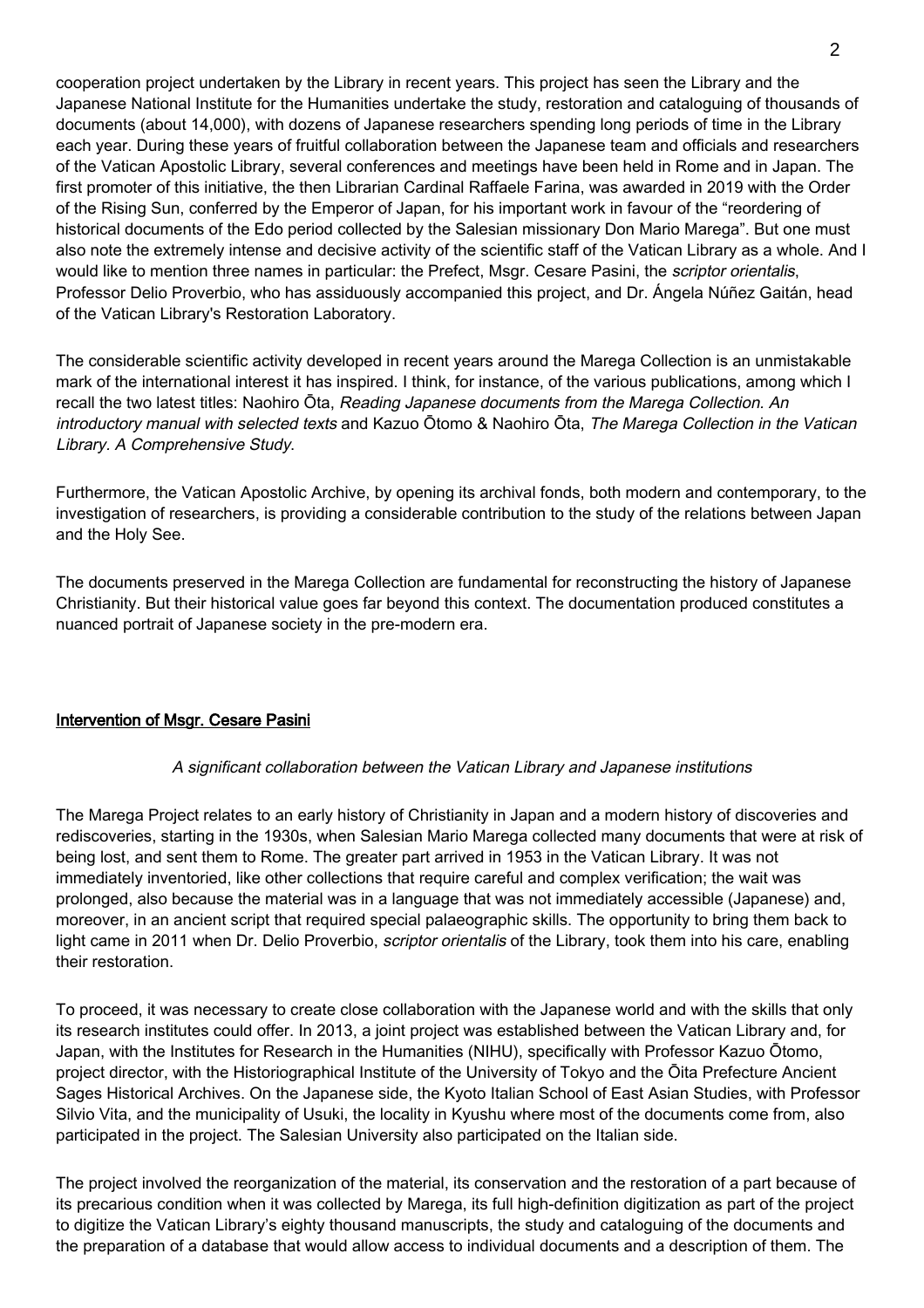project is now complete (the database with the digitized documents is now available online: https://base1.nijl.ac.jp/~marega/). But we are not stopping here: research and studies on the documents made available to everyone (to all those who can read them!) are now beginning, and the very constructive contacts with the Japanese institutions continue.

At this important moment in the journey of the Marega Project, it is important to focus once again on the profound symbolic significance of the collaboration between the Japanese institutions and the Vatican, and all the people involved. By working together on documents that bear witness to a persecution that lasted two and a half centuries, it was possible to build a common experience, which took the form of an exchange of expertise and which was broadened and deepened in mutual knowledge and esteem. We like to express this positive experience under the name of *cultural diplomacy*: culture enables us to establish relations and to deal with even the most delicate or thorny issues with finesse and accuracy. Even where history has inflicted wounds or known contrasts or pitted us against one another, we can build understanding and acceptance, harmony and respect, by researching and investigating, explaining and contextualizing, and making respectful memories of everyone and everything. And we get to know the lives of peoples even better. Not a random message, least of all in our times.

## Intervention of Professor Silvio Vita

#### Don Mario Marega and the collection of Japanese documents

The more than ten thousand documents that constitute the Marega Collection relate in large part to the control of the descendants of Christians, and they enable us to take a look at the rural communities of a certain region of Japan over a time span of almost two centuries, from the 17th to the 19th. They reveal a very "modern" administrative management: individuals and families registered and followed in the salient moments of their lives: births, deaths, marriages, travels, and so on. There are also traces of individual events, which can be linked to other documentation in the Japanese archives. It is important to note that a collection of this size, concentrated in a specific territory, is unparalleled even in Japan.

The papers, however, also tell another story, that of the historic context in which their collector, Mario Marega (1902-1978), lived. And they show us glimpses of the life of a Salesian missionary, between the Austro-Hungarian Empire, Italy and Japan, during the twentieth century. The news from English or Japanese newspapers that report the events leading to the world war, or Japanese provincial life in the fragments of local newspapers, notes taken by him, traces of correspondence, notices of conferences, the passes necessary for movements outside the urban sphere in the last years of the war. The name of Mario Marega was not unknown in the Italian cultural scene of the 1930s and 1940s. Marega had published, through Laterza in 1938, a translation of Kojiki, the most ancient text of Japanese mythology that had acquired new life in the construction of the national identity of modern Japan.

The occasion of the discovery of the collection was also the stimulus for the reconstruction of the world of this figure, through the letters and relatives who remained in Gorizia, his hometown, and an extraordinary document: an autobiography in the form of a comic strip, to which Don Marega dedicated his time when, for around a month from in mid-July 1945 he was confined near Mount Aso, the famous volcano in the central part of the island of Kyushu. The era was between two world wars, which left him with a nostalgic memory of the two pre-war periods. His deep bond with the territories provides the backdrop: with Friuli, which never disappears from his letters, and with that part of Japan in which he carried out his pastoral activity, namely Ōita and Miyazaki, two bordering areas connected with the first spread of Christianity more than three centuries before. Miyazaki was the ancient Hyūga, from which Itō Mansho, the boy who headed the first mission to the pope in 1585, came. Ōita, the Bungo of old, was one of the first areas visited by Francis Xavier, where the spread of Christianity was more widespread.